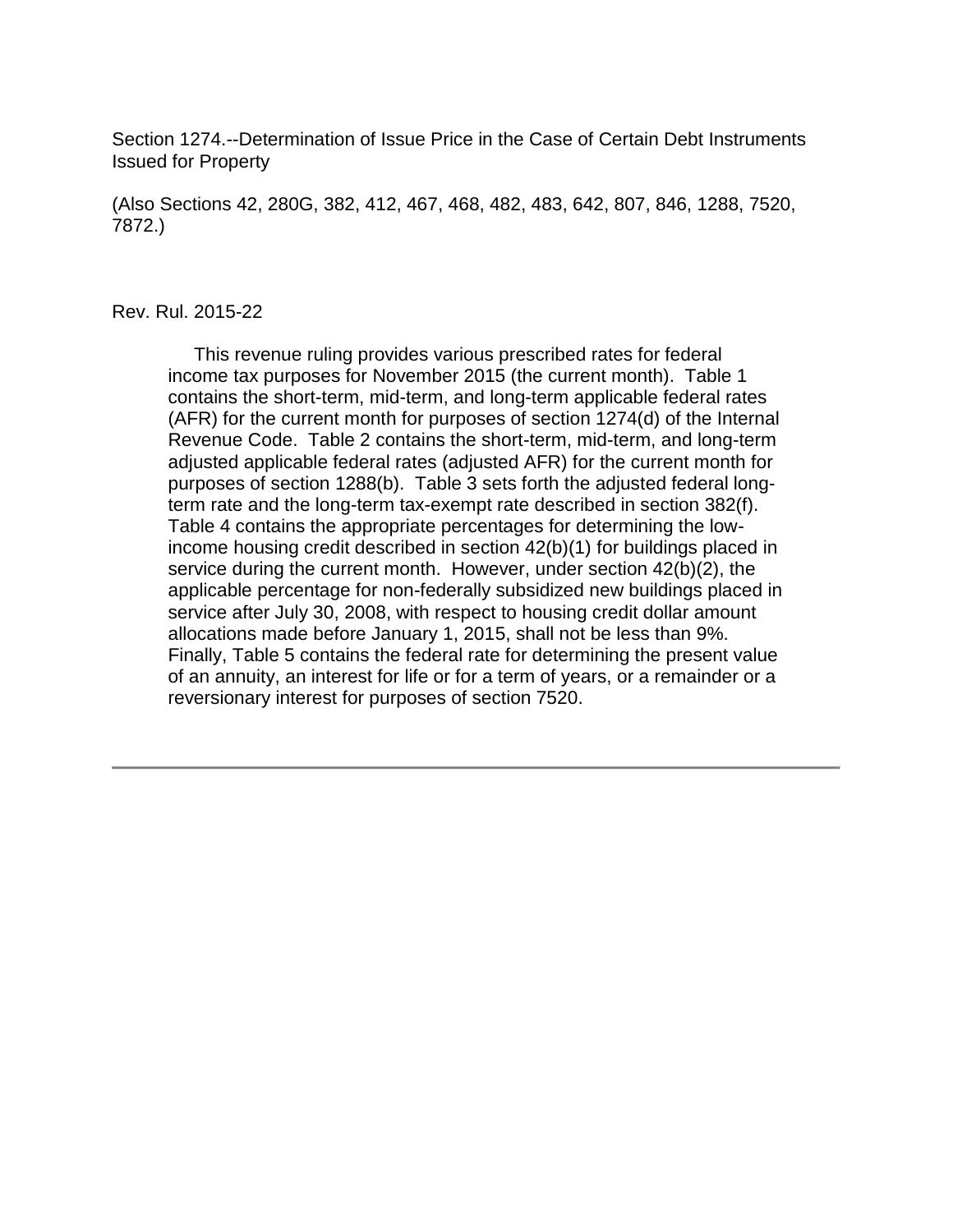# REV. RUL. 2015-22 TABLE 1

# Applicable Federal Rates (AFR) for November 2015

|            | <b>Period for Compounding</b> |            |                  |         |  |  |
|------------|-------------------------------|------------|------------------|---------|--|--|
|            | Annual                        | Semiannual | <b>Quarterly</b> | Monthly |  |  |
|            | Short-term                    |            |                  |         |  |  |
| <b>AFR</b> | .49%                          | .49%       | .49%             | .49%    |  |  |
| 110% AFR   | .54%                          | .54%       | .54%             | .54%    |  |  |
| 120% AFR   | .59%                          | .59%       | .59%             | .59%    |  |  |
| 130% AFR   | .64%                          | .64%       | .64%             | .64%    |  |  |
|            | Mid-term                      |            |                  |         |  |  |
| <b>AFR</b> | 1.59%                         | 1.58%      | 1.58%            | 1.57%   |  |  |
| 110% AFR   | 1.75%                         | 1.74%      | 1.74%            | 1.73%   |  |  |
| 120% AFR   | 1.91%                         | 1.90%      | 1.90%            | 1.89%   |  |  |
| 130% AFR   | 2.06%                         | 2.05%      | 2.04%            | 2.04%   |  |  |
| 150% AFR   | 2.38%                         | 2.37%      | 2.36%            | 2.36%   |  |  |
| 175% AFR   | 2.79%                         | 2.77%      | 2.76%            | 2.75%   |  |  |
|            | Long-term                     |            |                  |         |  |  |
| <b>AFR</b> | 2.57%                         | 2.55%      | 2.54%            | 2.54%   |  |  |
| 110% AFR   | 2.83%                         | 2.81%      | 2.80%            | 2.79%   |  |  |
| 120% AFR   | 3.08%                         | 3.06%      | 3.05%            | 3.04%   |  |  |
| 130% AFR   | 3.35%                         | 3.32%      | 3.31%            | 3.30%   |  |  |
|            |                               |            |                  |         |  |  |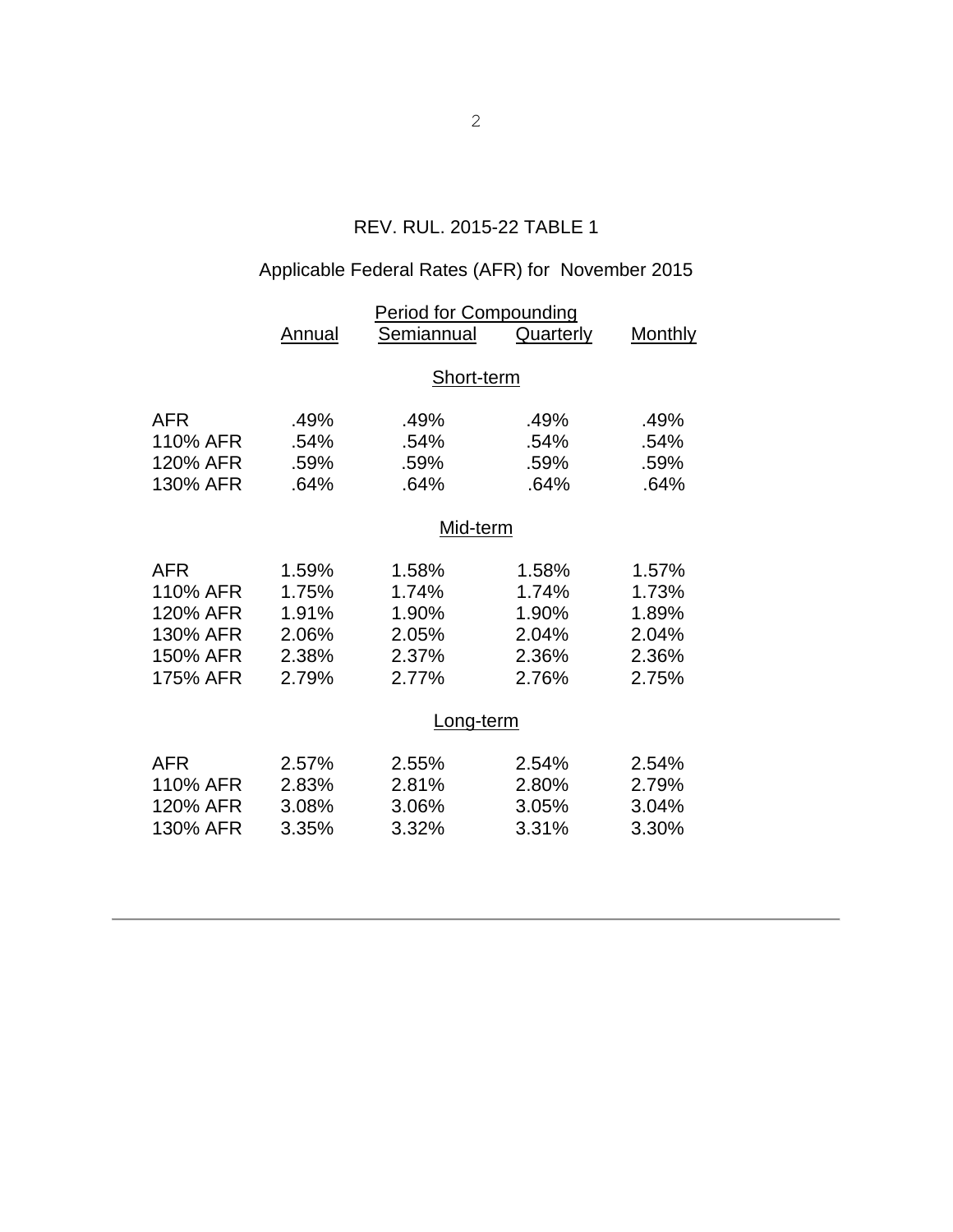## REV. RUL. 2015-22 TABLE 2

# Adjusted AFR for November 2015

| <b>Period for Compounding</b> |        |            |           |         |  |  |  |
|-------------------------------|--------|------------|-----------|---------|--|--|--|
|                               | Annual | Semiannual | Quarterly | Monthly |  |  |  |
| Short-term<br>adjusted AFR    | .49%   | .49%       | .49%      | .49%    |  |  |  |
| Mid-term<br>adjusted AFR      | 1.49%  | 1.48%      | 1.48%     | 1.48%   |  |  |  |
| Long-term<br>adjusted AFR     | 2.57%  | 2.55%      | 2.54%     | 2.54%   |  |  |  |

## REV. RUL. 2015-22 TABLE 3

## Rates Under Section 382 for November 2015

| Adjusted federal long-term rate for the current month                                                                                                                                | 2.57% |
|--------------------------------------------------------------------------------------------------------------------------------------------------------------------------------------|-------|
| Long-term tax-exempt rate for ownership changes during the<br>current month (the highest of the adjusted federal long-term<br>rates for the current month and the prior two months.) | 2.64% |